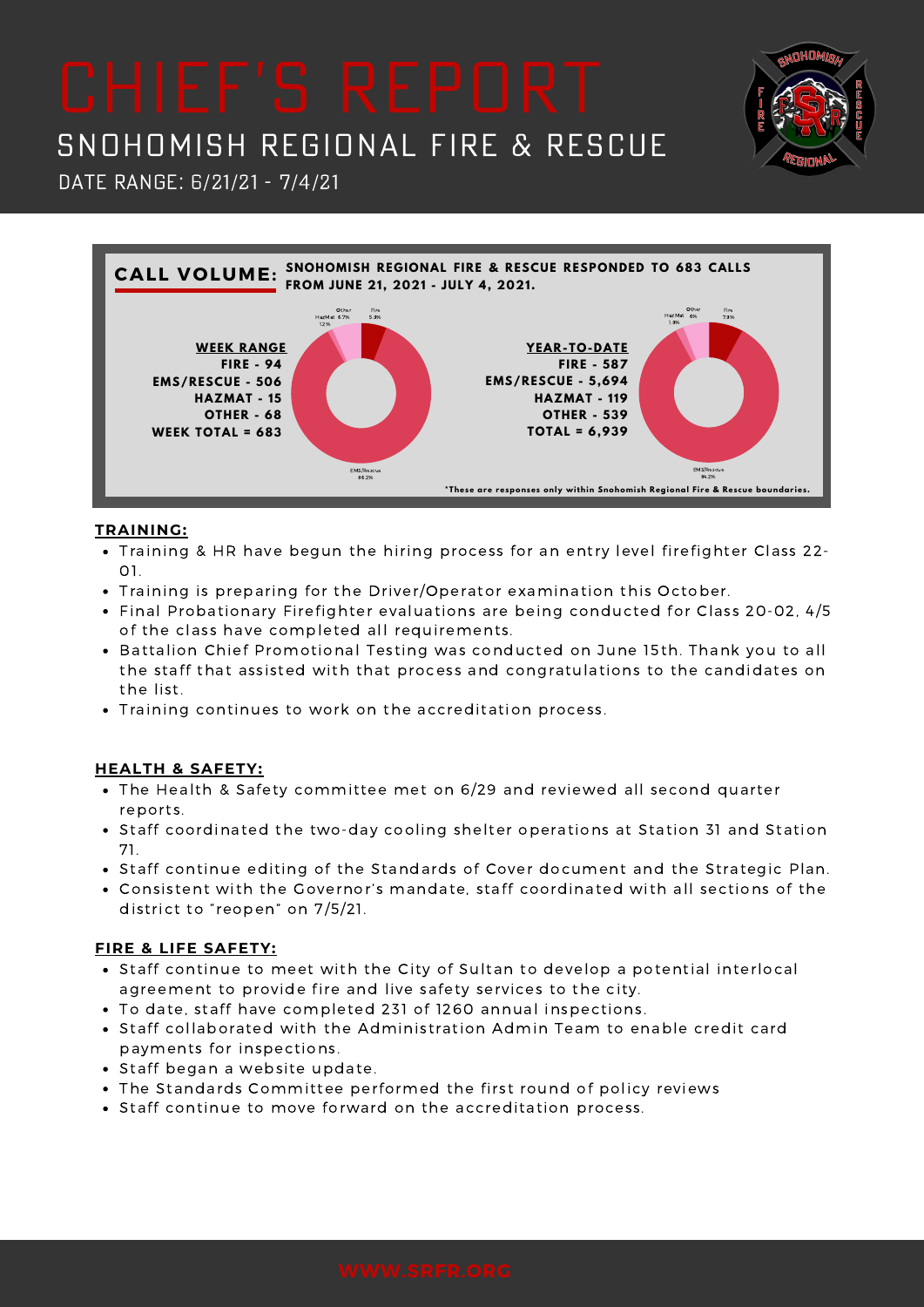# SNOHOMISH REGIONAL FIRE & RESCUE

### Date Range: 6/21/21 - 7/4/21

### **COMMUNITY ENGAGEMENT**

- PE King and crews distributed and fitted bike helmets for students from Mt. Pilchuck Elementary.
	- o St. 81: 13 Helmets were distributed.
	- St.82: 40 helmets were distributed.
- PIO Chadwick attended NNO planning meeting in Monroe.
- Staff continued to prepare materials to update resource boxes and binders.
- Staff filmed and prepared materials and content for upcoming Home Education Lesson "Fire Engine Mechanics".
- The Summer Newsletter was mailed to all residents.
- Staff worked on the layout for the draft Strategic Plan.
- Continued fireworks safety messaging and new no fireworks ban area. Our GIS Coordinator created an interactive map for residents to input their address to evaluate if they are allowed to discharge fireworks.

**Map usage = 10,466 people viewed the map between 6/14/21 - 7/5/21**



#### **Virtual School Visits Year-To-Date:**

- 2nd Grade Classes Visited: 55 out of 77
- Kindergarten Classes Visited: 4
- HS Classes Visited: 15
- Home Education Lessons: 3

#### **News Releases:**

• Hot Weather Shelter

Social Media Snapshot 6/21/21 - 7/4/21

> 44 Posts

## 453

NewFollowers/Accounts (Nextdoor had 364 new members join in our jurisdiction)

> 87,112 Engagement

| Date                | Time          | Event                                           | Location                         |
|---------------------|---------------|-------------------------------------------------|----------------------------------|
| August 3            | 1800 - 2000   | National Night Out                              | Lake Stevens, Monroe, Mill Creek |
| <b>August 14-15</b> | All Day       | Mill Creek Festival                             | Mill Creek                       |
| August 26-          | TBD           | <b>Monroe Fair Days</b>                         | Monroe                           |
| September 6         |               |                                                 |                                  |
| October 4           | TBD           | Small Station Open House (3 topics, 1 demo, rig | St.71                            |
|                     |               | tour and 1 levy table)                          |                                  |
| October 5           | TBD           | Small Station Open House (3 topics, 1 demo, rig | St. 81                           |
|                     |               | tour and 1 levy table)                          |                                  |
| October 6           | TBD           | Small Station Open House (3 topics, 1 demo, rig | St. 82                           |
|                     |               | tour and 1 levy table)                          |                                  |
| October 7           | <b>TBD</b>    | Small Station Open House (3 topics, 1 demo, rig | St.72                            |
|                     |               | tour and 1 levy table)                          |                                  |
| October 9           | $1200 - 1600$ | Open House - Station 31 (Fire Prevention Week)  | Station 31                       |

#### **Upcoming 2021 Summer/Fall Events:**